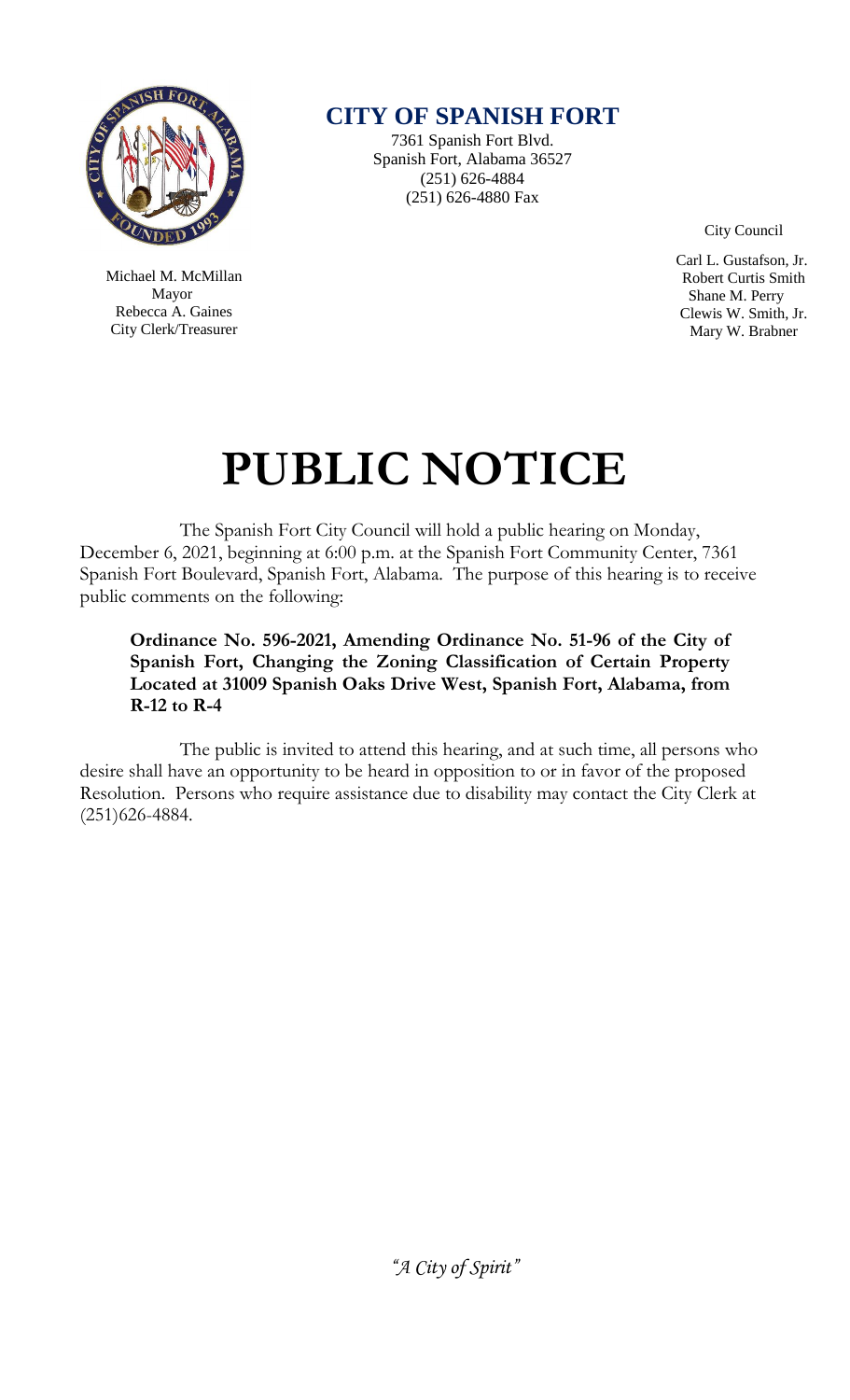## **ORDINANCE NO. 596-2021**

#### **AN ORDINANCE AMENDING ORDINANCE NO. 51-96 OF THE CITY OF SPANISH FORT CHANGING THE ZONING CLASSIFICATION OF CERTAIN PROPERTY LOCATED AT 31009 SPANISH OAKS DRIVE WEST, SPANISH FORT, ALABAMA, FROM R-1 TO R-4**

**WHEREAS**, the owner of the property made the subject of this change in zoning classification has requested that the zoning classification on the property be changed from R-1 to R-4; and

**WHEREAS**, the Planning Commission of the City of Spanish Fort, Alabama, held a meeting on October 11, 2021, and the City Council of the City of Spanish Fort held a meeting on December 6, 2021, for the purpose of receiving public comments on the proposed change in zoning classification.

#### **NOW, THEREFORE, BE IT ORDAINED BY THE CITY COUNCIL OF THE CITY OF SPANISH FORT, ALABAMA, AS FOLLOWS:**

#### **SECTION 1. Change in Zoning Classification**.

Ordinance No. 51-96, as amended, of the City of Spanish Fort, Alabama, is hereby amended by changing the zoning classification of certain property located at 31009 Spanish Oaks Drive West, Spanish Fort, Alabama, bearing tax parcel number 05-32-04-20-4-001-028.000, and being more particularly described in Exhibit "A" which is attached hereto and made a part of this Ordinance as though set forth fully herein, from R-1: Low Density Single Family Residential to R-4: Manufactured/Mobile Home Residential.

#### **SECTION 2. Change in Zoning Map.**

The official zoning map for the City of Spanish Fort is hereby amended, changed or altered to reflect the change in zoning classification from R-1: Low Density Single Family Residential to R-4: Manufactured/Mobile Home Residential, on the above referenced property.

#### **SECTION 3. Repealer Clause.**

Any ordinance heretofore adopted by the City Council of the City of Spanish Fort, Alabama, which is in conflict with this Ordinance is hereby repealed to the extent of such conflict. Except as expressly amended herein, all terms and provisions contained in Ordinance No. 51-96, as amended, shall remain in full force and effect.

#### **SECTION 4. Severability Clause.**

If any part, section or subdivision of this Ordinance shall be held unconstitutional or invalid for any reason, such holding shall not be construed to invalidate or impair the remainder of this Ordinance, which shall continue in full force and effect notwithstanding such holding.

### **SECTION 5. Effective Date.**

\_\_\_\_\_\_\_\_\_\_\_\_\_\_\_\_\_\_\_\_\_\_\_\_\_\_\_\_\_\_\_\_\_

This Ordinance shall become effective upon its adoption or as otherwise required by state law.

**ADOPTED and APPROVED this\_\_\_\_\_ day of \_\_\_\_\_\_\_\_\_, 2021.** 

 Michael M. McMillan Mayor

 **\_\_\_\_\_\_\_\_\_\_\_\_\_\_\_\_\_\_\_\_\_\_\_\_\_**

ATTEST:

Rebecca A. Gaines City Clerk